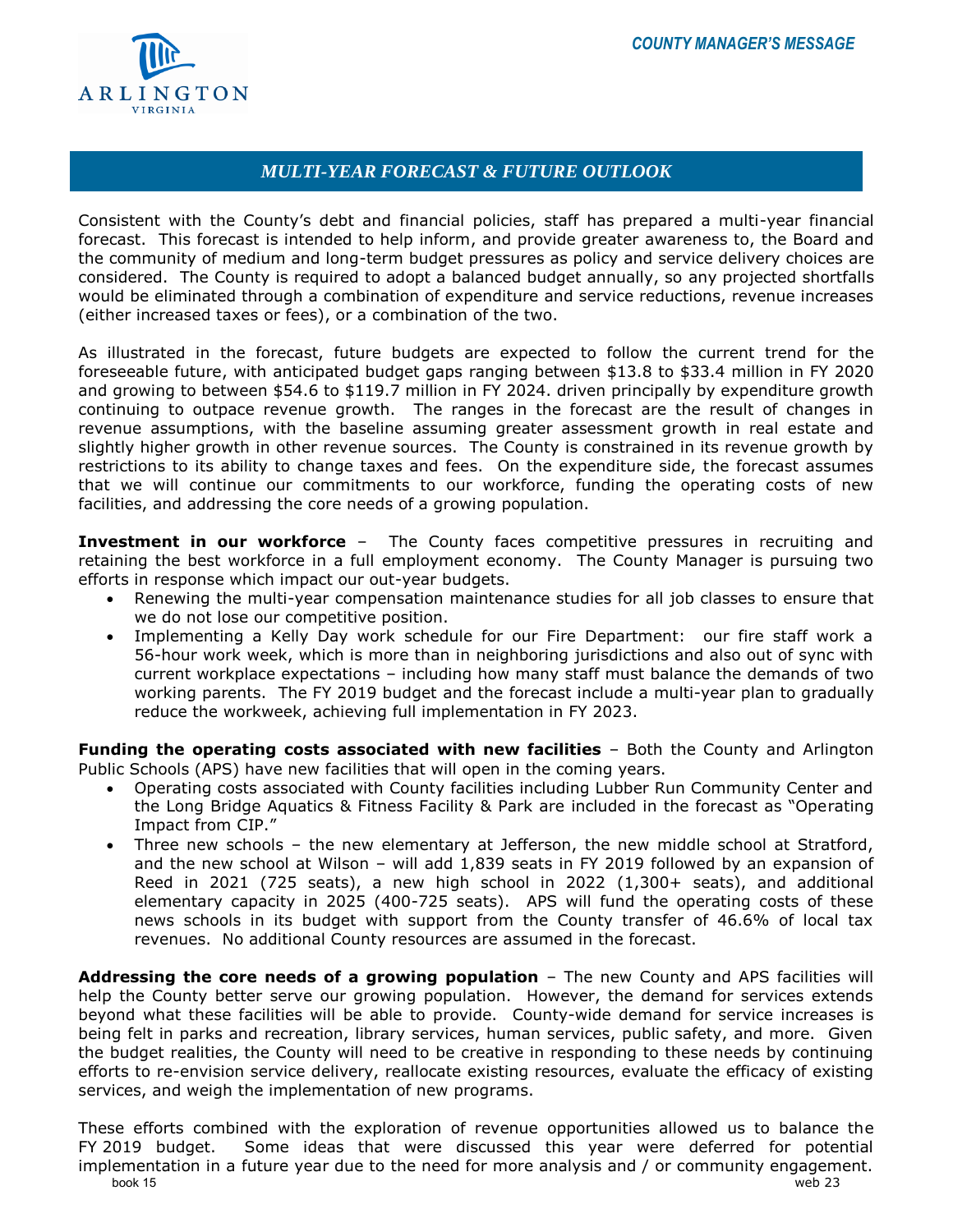The County's future budget challenges will require further review of community priorities to evaluate services and programs. Possible areas for future budget review will include: reducing or eliminating direct services to residents; examining service levels of programs; continuing support to our nonprofit partners; levels of employee compensation and benefits; changes to taxes and fees; and further collaboration with schools.

**Direct Services:** changing or eliminating direct services to the community will impact residents and businesses.

- Close the Lee Community Center: consolidate Senior Adult Programs and relocate other programs.
- Close the Glen Carlyn and/or Cherrydale branch libraries: while these locations are valued by the immediate neighborhoods, they have lowest circulation levels and each location has costly maintenance challenges.
- Review and update the Cultural Affairs business model in Arlington Economic Development.
- Studying Human Services programs to either realign funding or adjust staff caseloads.
- Realigning service levels within the Courts and Constitutional offices, which were held constant in the FY 2019 budget.

**Delivery of services:** Evaluating the delivery of services could mean that a non-government entity begins providing the service or that the service is reduced or eliminated.

- Explore alternative service delivery for traffic and parking enforcement.
- Consider reducing public safety support for special events.
- Changes to levels of service for Police responses to non-emergencies such as minor theft and reductions to district teams.
- Reductions in Parks and Environmental Services crews including those that provide maintenance in the parks and repaving of the sidewalks.
- Fewer recreation programming options.

**Support to non-profits:** the County partners with over 90 unique organizations on over 130 different programs, providing over \$25 million in funding from local, state, and federal sources, primarily in the areas of housing, disability, seniors, and health and counseling services. Further evaluation of the support provided, services delivered, and outcomes achieved could allow for changes in what funding is awarded and organizations are supported. Reductions in support could have direct impact on residents in a variety of areas.

**Employee compensation:** any changes to compensation will need to be weighed against the commitment to provide competitive compensation in order to maintain a talented and effective workforce.

- Reduce annual increases to employees.
- Make changes to the healthcare plan design and possibly offer incentives to employees to move off County health insurance.
- Examine other benefits, such as retirement plans.

**Taxes and fees:** increases to taxes and fees can both place a greater burden on our residential taxpayers but also affect our competiveness and ability to recruit and retain new businesses to our community, which could further erode the 50/50 split between our residential and commercial real estate tax base.

- Increases to Vehicle Personal Property and Business Tangibles tax rates increasing the residential tax burden and affecting our commercial competitiveness within the region.
- Implement a License Plate Penalty Fee: we currently charge individuals with out-of-state license plates a \$100 tax in addition to the Personal Property Tax that is due. Both Fairfax County and the City of Alexandria also charge a \$250 penalty to these individuals. However, it is anticipated that this penalty fee could disproportionately affect our immigrant population.
- Increase fees for alarm system registration and false alarm fines following the implementation of a new system for tracking alarms.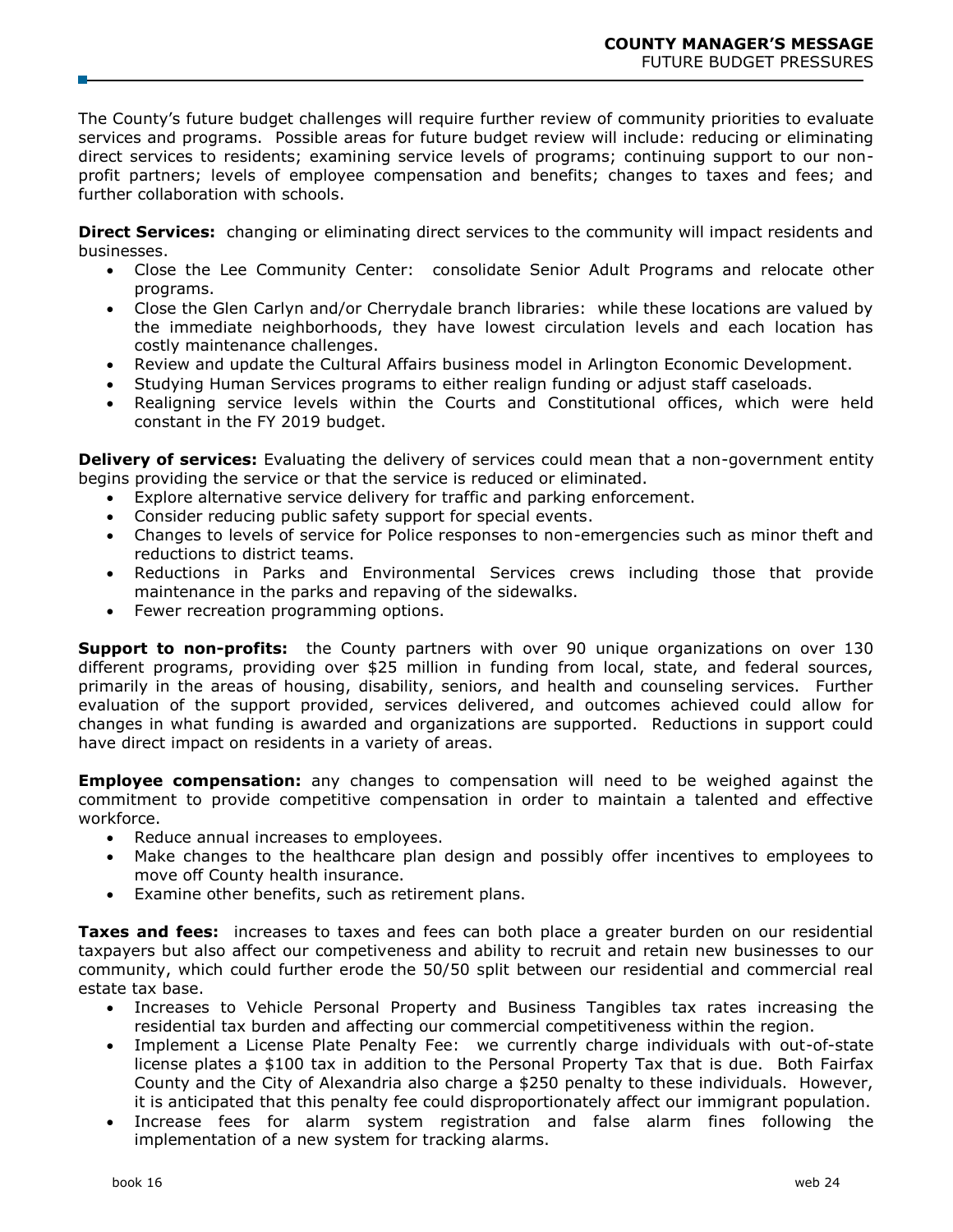- Increase other parking ticket and moving violation fines in collaboration with the Virginia Supreme Court.
- Complete a study of all development and permit fees.
- Eliminate the vehicle personal property decal and transition to a vehicle registration fee similar to Fairfax and Loudoun Counties.

**Collaboration with schools:** could yield efficiency, better service delivery, and savings for both the County and APS.

- Explore contracting crossing guards;
- Facilities planning;
- Shared technology network support; and
- Whether some school children ride ART instead of APS buses.

The discussion of budget priorities cannot ignore that some programs and services would benefit from additional resources, but given the current budget climate, will not receive them. These range widely from streetlight maintenance to library materials to community engagement resources. Any opportunities to more appropriately fund these priority areas will be considered through reallocations.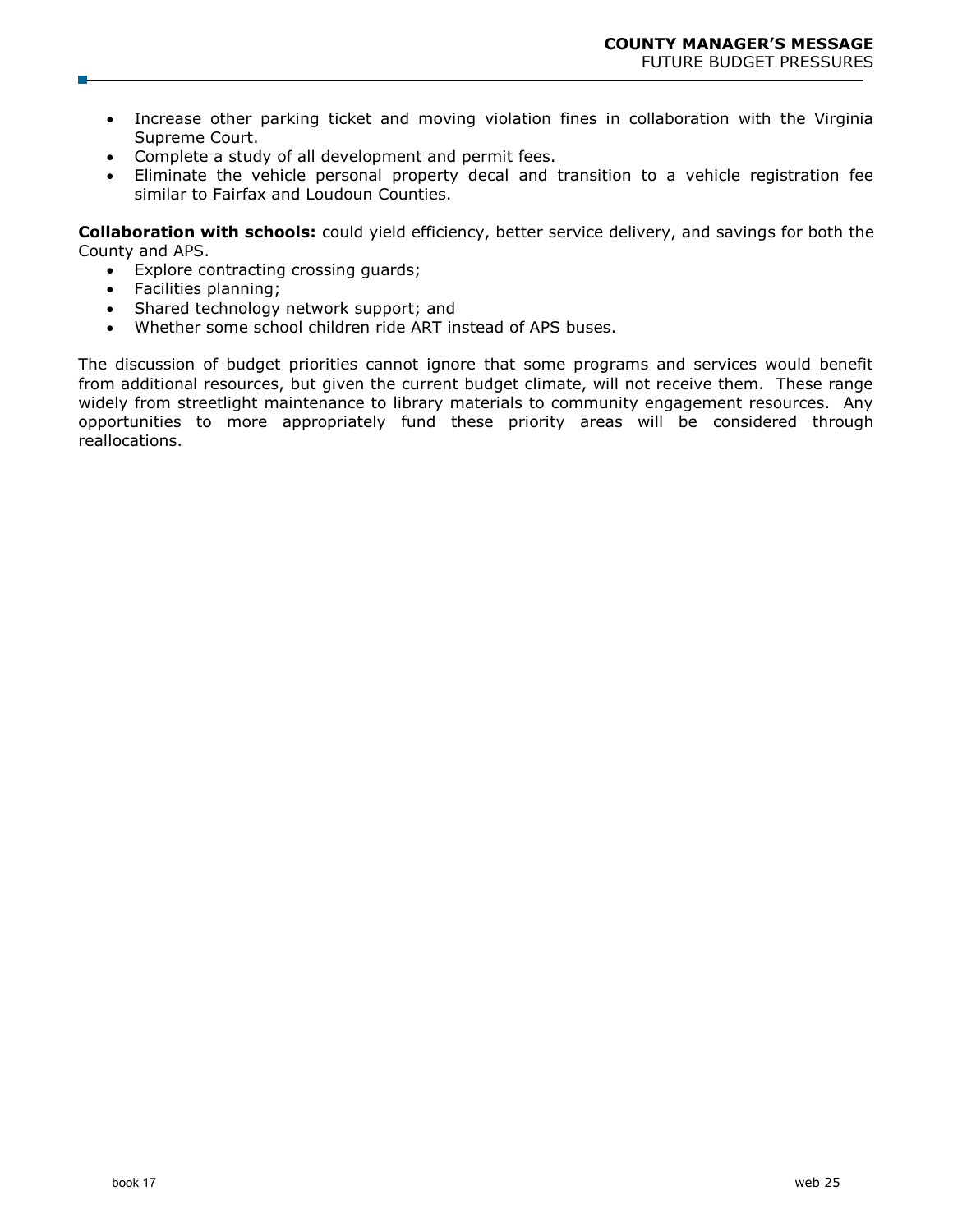| Multi-Year Financial Forecast - Baseline Scenario |                             |              |                             |                 |                             |              |                             |              |                             |              |                             |              |                             |                                      |
|---------------------------------------------------|-----------------------------|--------------|-----------------------------|-----------------|-----------------------------|--------------|-----------------------------|--------------|-----------------------------|--------------|-----------------------------|--------------|-----------------------------|--------------------------------------|
|                                                   |                             |              |                             |                 |                             |              |                             |              |                             |              |                             |              |                             |                                      |
| <b>REVENUE</b>                                    | Adopted<br>FY 2018          | % chg        | FY 2019<br>Proposed         | % chg           | Forecast<br>FY 2020         | % chg        | Forecast<br>FY 2021         | % chg        | Forecast<br>FY 2022         | % chg        | Forecast<br>FY 2023         | % chg        | Forecast<br>FY 2024         | % chg                                |
| Real Estate                                       | 721,342,790                 | 4.1%         | 735,673,980                 | 2.0%            | 753,037,370                 | 2.4%         | 772,818,450                 | 2.6%         | 793,695,540                 | 2.7%         | 815,407,920                 | 2.7%         | 838,051,210                 | 2.8%                                 |
| Less Crystal City TIF Real Estate                 | (6,304,880)                 | 31.0%        | (4,718,020)                 | $-25.2%$        | (5,006,240)                 | 6.1%         | (5, 297, 350)               | 5.8%         | (5,591,380)                 | 5.6%         | (5,888,340)                 | 5.3%         | (6, 188, 270)               | 5.1%                                 |
| Less Columbia Pike TIF Real Estate                | $^{\circ}$                  | $-100.0%$    | (150, 730)                  |                 | (458, 210)                  | 204.0%       | (778,000)                   | 69.8%        | (1, 110, 580)               | 42.7%        | (1, 456, 460)               | 31.1%        | (1,816,190)                 | 24.7%                                |
| Less Ballston Quarter TIF Real Estate             |                             |              | (537,700)                   |                 | (1,393,400)                 | 159.1%       | (1,832,240)                 | 31.5%        | (1,889,290)                 | 3.1%         | (1,947,480)                 | 3.1%         | (2,006,830)                 | 3.0%                                 |
|                                                   |                             |              |                             |                 |                             |              |                             |              |                             |              |                             |              |                             |                                      |
| Personal Property                                 | 115,452,147                 | 3.0%         | 119,052,147                 | 3.1%            | 122,028,000                 | 2.5%         | 125,079,000                 | 2.5%         | 128,206,000                 | 2.5%         | 131,411,000                 | 2.5%         | 134,696,000                 | 2.5%                                 |
| <b>BPOL</b>                                       | 63,088,073                  | 10.6%        | 65.620.000                  | 4.0%            | 66,276,000                  | 1.0%         | 66,939,000                  | 1.0%         | 67,943,000                  | 1.5%         | 68,962,000                  | 1.5%         | 70,341,000                  | 2.0%                                 |
| Sales*                                            | 42,000,000                  | 4.5%         | 43,260,000                  | 3.0%            | 44,015,605                  | 1.7%         | 44,687,587                  | 1.5%         | 45,592,819                  | 2.0%         | 46,517,055                  | 2.0%         | 47,459,296                  | 2.0%                                 |
| Meals <sup>*</sup>                                | 39,900,000                  | 3.6%         | 41,500,000                  | 4.0%            | 43,379,040                  | 4.5%         | 44,703,060                  | 3.1%         | 46,067,522                  | 3.1%         | 47,473,992                  | 3.1%         | 48,922,472                  | 3.1%                                 |
| тот                                               | 25,450,000                  | 1.8%         | 26,000,000                  | 2.2%            | 26,780,000                  | 3.0%         | 27,583,000                  | 3.0%         | 28,410,000                  | 3.0%         | 29,262,000                  | 3.0%         | 30,140,000                  | 3.0%                                 |
| Other Taxes<br><b>SUBTOTAL: TAXES</b>             | 38,082,000<br>1,039,010,130 | 2.7%<br>4.2% | 42,122,000<br>1,067,821,677 | 10.6%<br>2.8%   | 42,754,000<br>1,091,412,165 | 1.5%<br>2.2% | 43,395,000<br>1,117,297,507 | 1.5%<br>2.4% | 44,046,000<br>1,145,369,631 | 1.5%<br>2.5% | 44,707,000<br>1,174,448,687 | 1.5%<br>2.5% | 45,378,000<br>1,204,976,689 | 1.5%<br>2.6%                         |
|                                                   |                             |              |                             |                 |                             |              |                             |              |                             |              |                             |              |                             |                                      |
| State                                             | 73,402,747                  | 0.7%         | 75,420,031                  | 2.7%            | 76,174,000                  | 1.0%         | 76,936,000                  | 1.0%         | 77,705,000                  | 1.0%         | 78,482,000                  | 1.0%         | 79,267,000                  | 1.0%                                 |
| Federal                                           | 15,170,833                  | 4.9%         | 16,312,254                  | 7.5%            | 16,312,000                  | 0.0%         | 16,312,000                  | 0.0%         | 16,312,000                  | 0.0%         | 16,312,000                  | 0.0%         | 16,312,000                  | 0.0%                                 |
| Other Revenue                                     | 93,601,364                  | 4.8%         | 99,143,168                  | 5.9%            | 101,126,000                 | 2.0%         | 103,149,000                 | 2.0%         | 105,212,000                 | 2.0%         | 107,316,000                 | 2.0%         | 109,462,000                 | 2.0%                                 |
| <b>SUBTOTAL: OTHER</b>                            | 182,174,944                 | 3.1%         | 190,875,453                 | 4.8%            | 193,612,000                 | 1.4%         | 196,397,000                 | 1.4%         | 199,229,000                 | 1.4%         | 202,110,000                 | 1.4%         | 205,041,000                 | 1.5%                                 |
|                                                   |                             |              |                             |                 |                             |              |                             |              |                             |              |                             |              |                             |                                      |
| <b>CARRYOVER FUNDS</b>                            | 31,526,938                  | 31.1%        | 15,194,069                  | $-51.8%$        | 4,000,000                   | $-73.7%$     | 4,000,000                   | 0.0%         | 4,000,000                   | 0.0%         | 4,000,000                   | 0.0%         | 4,000,000                   | 0.0%                                 |
| <b>TOTAL REVENUE</b>                              | 1,252,712,012               | 4.6%         | 1,273,891,199               | 1.7%            | 1,289,024,165               | 1.2%         | 1,317,694,507               | 2.2%         | 1,348,598,631               | 2.3%         | 1,380,558,687               | 2.4%         | 1,414,017,689               | 2.4%                                 |
|                                                   |                             |              |                             |                 |                             |              |                             |              |                             |              |                             |              |                             |                                      |
|                                                   | Adopted                     |              | FY 2019                     |                 | Forecast                    |              | Forecast                    |              | Forecast                    |              | Forecast                    |              | Forecast                    |                                      |
|                                                   |                             |              |                             |                 |                             |              |                             |              |                             |              |                             |              |                             |                                      |
| <b>EXPENDITURES</b>                               | FY 2018                     | % chg        | Proposed                    | % chg           | FY 2020                     | % chg        | FY 2021                     | % chg        | FY 2022                     | % chg        | FY 2023                     | % chg        | FY 2024                     | % chg                                |
| Salaries                                          | 273,707,845                 | 3.5%         | 280,951,818                 | 2.6%            | 291,157,816                 | 3.6%         | 301,700,517                 | 3.6%         | 312,696,700                 | 3.6%         | 324,075,872                 | 3.6%         | 335,063,000                 | 3.4%                                 |
| Benefits                                          | 119,143,091                 | 5.2%         | 127,134,697                 | 6.7%            | 131,317,669                 | 3.3%         | 136,696,251                 | 4.1%         | 142,349,133                 | 4.1%         | 148,226,326                 | 4.1%         | 153,959,620                 | 3.9%                                 |
| SUBTOTAL: PERSONNEL                               | 392,850,936                 | 4.0%         | 408,086,515                 | 3.9%            | 422,475,485                 | 3.5%         | 438,396,768                 | 3.8%         | 455,045,833                 | 3.8%         | 472,302,198                 | 3.8%         | 489,022,620                 | 3.5%                                 |
|                                                   |                             |              |                             |                 |                             |              |                             |              |                             |              |                             |              |                             |                                      |
| <b>Ongoing Operating Expenses</b>                 | 196,352,893                 | 4.1%         | 193,027,485                 | $-1.7%$         | 196,154,755                 | 1.6%         | 199,375,967                 | 1.6%         | 202,694,083                 | 1.7%         | 206,112,162                 | 1.7%         | 209,633,364                 | 1.7%                                 |
| <b>One-time Operating Expenses</b>                | 4,543,563                   | $-36.6%$     | 4,619,560                   | 1.7%            |                             | 0.0%         |                             | 0.0%         |                             | 0.0%         |                             | 0.0%         |                             | 0.0%                                 |
| Metro                                             | 36,239,666                  | 19.4%        | 40,600,000                  |                 | 46,363,717                  | 14.2%        | 49,934,981                  | 7.7%         | 51,843,357                  | 3.8%         | 53,398,658                  |              | 55,000,617                  | 3.0%                                 |
| Metro - TDP Implemenation                         |                             |              |                             | 12.0%           |                             |              |                             | 0.0%         |                             | 0.0%         |                             | 3.0%<br>0.0% |                             | 0.0%                                 |
|                                                   |                             |              |                             |                 |                             | 0.0%         | 4,250,000                   | 0.0%         | 4,250,000                   | 0.0%         | 4,250,000                   | 0.0%         | 4,250,000                   | 0.0%                                 |
|                                                   |                             |              |                             |                 |                             |              |                             |              |                             |              |                             |              |                             |                                      |
| Contingents (General & Stabilization)             | 4,250,000                   | 30.8%        | 4,250,000                   |                 | 4,250,000                   |              |                             |              |                             |              |                             |              |                             |                                      |
| <b>Economic Development Grants</b>                | 367,000                     |              | 4,235,182                   | 1054.0%         | 4,500,000                   | 6.3%         | 2,350,000                   | -47.8%       | 1,500,000                   | $-36.2%$     | 1,050,000                   | $-30.0%$     | 1,050,000                   |                                      |
| <b>Ongoing AHIF</b>                               | 4,905,406                   | 12.6%        | 6,238,196                   | 27.2%           | 6,238,196                   | 0.0%         | 6,238,196                   | 0.0%         | 6,238,196                   | 0.0%         | 6,238,196                   | 0.0%         | 6,238,196                   |                                      |
| One-time AHIF                                     | 10,111,006                  | 8.0%         | 7,025,628                   | $-30.5%$        |                             | $-100.0%$    |                             | 0.0%         |                             | 0.0%         |                             | 0.0%         |                             |                                      |
| Regionals                                         | 7,531,562                   | $-6.9%$      | 6,525,002                   | $-13.4%$        | 6,525,002                   | 0.0%         | 6,525,002                   | 0.0%         | 6,525,002                   | 0.0%         | 6,525,002                   | 0.0%         | 6,525,002                   |                                      |
| <b>Ongoing Capital</b>                            | 6,875,285                   | $-2.5%$      | 5,098,518                   | $-25.8%$        | 5,098,518                   | 0.0%         | 5,098,518                   | 0.0%         | 5,098,518                   | 0.0%         | 5,098,518                   | 0.0%         | 5,098,518                   | 0.0%<br>0.0%<br>0.0%<br>0.0%<br>0.0% |
| One-time Capital                                  | 6,694,893                   | 46.8%        | 446,465                     | $-93.3%$        |                             | $-100.0%$    |                             | 0.0%         |                             | 0.0%         |                             | 0.0%         |                             | 0.0%                                 |
| Debt                                              | 62,964,345                  | 2.8%         | 67,800,000                  | 7.7%            | 72,600,000                  | 7.1%         | 79,200,000                  | 9.1%         | 84,000,000                  | 6.1%         | 88,600,000                  | 5.5%         | 91,700,000                  | 3.5%                                 |
| Debt Service for Master Lease                     | 7,641,761                   | 3.0%         | 7,871,013                   | 3.0%<br>$-4.9%$ | 8,107,144                   | 3.0%         | 8,350,358                   | 3.0%         | 8,600,869                   | 3.0%<br>3.0% | 8,858,895                   | 3.0%         | 9,124,662                   | 3.0%                                 |
| OPEB<br>SUBTOTAL: NONPERSONNEL                    | 20,400,000                  | 0.0%         | 19,400,000                  |                 | 19,982,000                  | 3.0%         | 20,581,460                  | 3.0%         | 21,198,904                  |              | 21,834,871                  | 3.0%         | 22,489,917                  | 3.0%                                 |
|                                                   | 368,877,380                 | 4.8%         | 367,137,049                 | $-0.5%$         | 369,819,332                 | 0.7%         | 381,904,482                 | 3.3%         | 391,948,929                 | 2.6%         | 401,966,302                 | 2.6%         | 411,110,276                 | 2.3%                                 |
| <b>Schools Ongoing</b>                            |                             |              |                             |                 |                             |              |                             |              |                             |              |                             |              |                             |                                      |
| (based on 46.6% of tax revenue)                   | 484,178,720                 | 4.2%         | 497,604,901                 | 2.8%            | 508,598,069                 | 2.2%         | 520,660,638                 | 2.4%         | 533,742,248                 | 2.5%         | 547,293,088                 | 2.5%         | 561,519,137                 | 2.6%                                 |
| Schools One-time                                  | 6,077,476                   | 147.7%       | 367,234                     | $-94.0%$        |                             | $-100.0%$    |                             | 0.0%         |                             | 0.0%         |                             | 0.0%         |                             | 0.0%                                 |
| Transfers to Other Funds                          | 727,500                     | $-34.4%$     | 695,500                     | $-4.4%$         | 695,500                     | 0.0%         | 695,500                     | 0.0%         | 695,500                     | 0.0%         | 695,500                     | 0.0%         | 695,500                     | 0.0%                                 |
|                                                   |                             |              |                             |                 |                             |              |                             |              |                             |              |                             |              |                             |                                      |
| Operating Impact from CIP                         |                             |              |                             |                 | 1,280,000                   |              | 5,430,000                   | 324.2%       | 5,933,000                   | 9.3%         | 6,578,000                   | 10.9%        | 6,274,000                   | $-4.6%$                              |
| <b>TOTAL EXPENSES</b>                             | 1,252,712,012               | 4.6%         | 1,273,891,199               | 1.7%            | 1,302,868,386               | 2.3%         | 1,347,087,388               | 3.4%         | 1,387,365,510               | 3.0%         | 1,428,835,088               | 3.0%         | 1,468,621,533               | 2.8%                                 |
|                                                   |                             |              |                             |                 |                             |              |                             |              |                             |              |                             |              |                             |                                      |
|                                                   | Adopted                     |              | FY 2019                     |                 | <b>Forecast</b>             |              | <b>Forecast</b>             |              | Forecast                    |              | Forecast                    |              | Forecast                    |                                      |
| Shortfall/Surplus \$ (millions)                   | FY 2018                     |              | Proposed                    |                 | FY 2020                     |              | FY 2021                     |              | FY 2022                     |              | FY 2023                     |              | FY 2024                     |                                      |
| Revenue                                           | 1,252,712,012               |              | 1,273,891,199               |                 | 1,289,024,165               |              | 1,317,694,507               |              | 1,348,598,631               |              | 1,380,558,687               |              | 1,414,017,689               |                                      |
| Expenditures                                      | 1,252,712,012               |              | 1,273,891,199               |                 | 1,302,868,386               |              | 1,347,087,388               |              | 1,387,365,510               |              | 1,428,835,088               |              | 1,468,621,533               |                                      |
| Annual Deficit/Surplus**                          |                             |              |                             |                 | (13,844,221)                |              | (29, 392, 881)              |              | (38, 766, 879)              |              | (48, 276, 400)              |              | (54, 603, 844)              |                                      |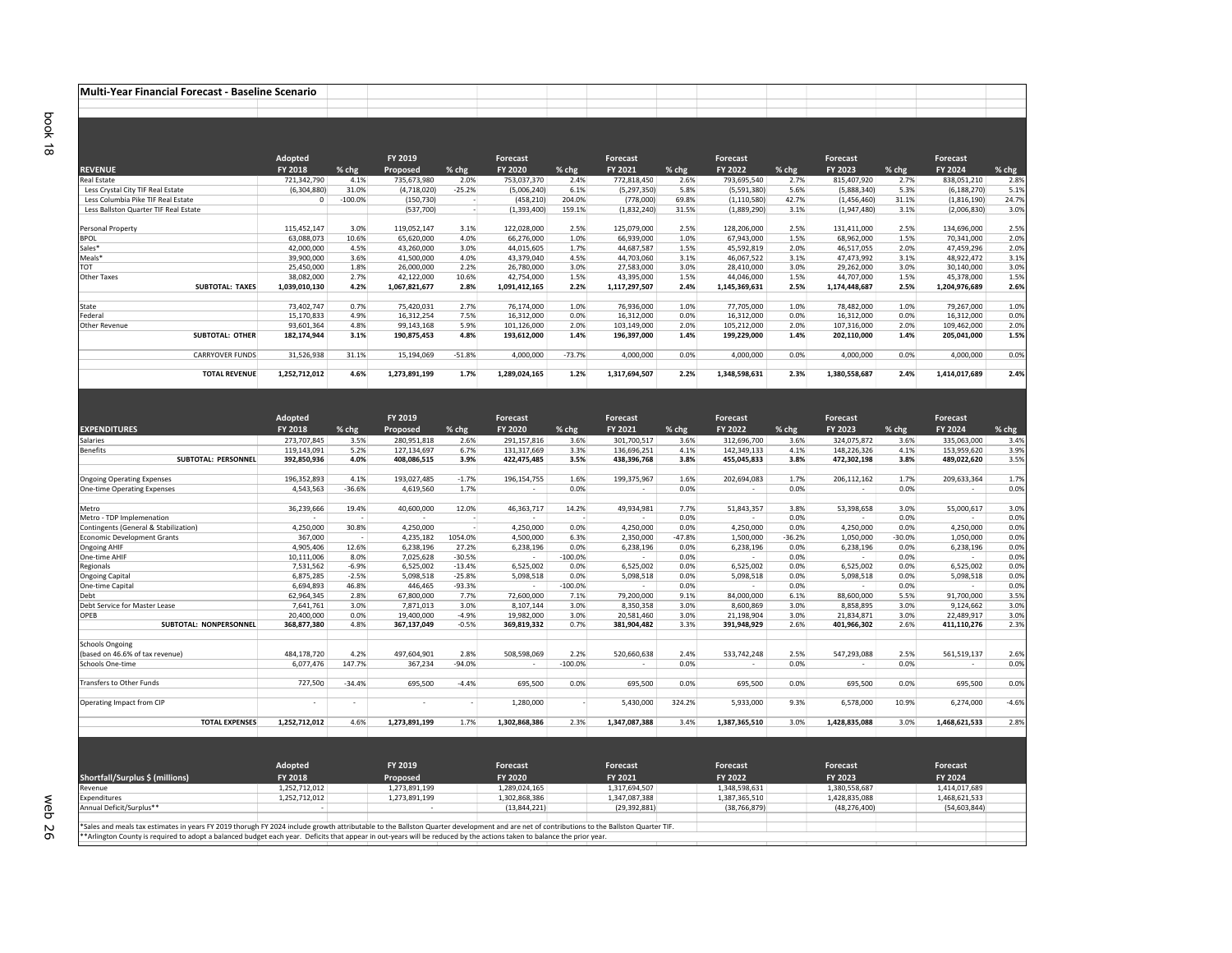|                                       | Adopted       |           | FY 2019       |          | Forecast      |          | <b>Forecast</b> |         | Forecast      |         | Forecast      |       | Forecast      |         |
|---------------------------------------|---------------|-----------|---------------|----------|---------------|----------|-----------------|---------|---------------|---------|---------------|-------|---------------|---------|
| <b>REVENUE</b>                        | FY 2018       | % chg     | Proposed      | % chg    | FY 2020       | % chg    | FY 2021         | % chg   | FY 2022       | % chg   | FY 2023       | % chg | FY 2024       | $%$ chg |
| Real Estate                           | 721,342,790   | 4.1%      | 735,673,980   | 2.0%     | 722.494.690   | $-1.8%$  | 722,769,050     | 0.0%    | 728,050,140   | 0.7%    | 736,673,400   | 1.2%  | 747,307,330   | 1.4%    |
| Less Crystal City TIF Real Estate     | (6,304,880)   | 31.0%     | (4,718,020)   | $-25.2%$ | (3,790,220)   | $-19.7%$ | (3,441,000)     | $-9.2%$ | (3,302,580)   | $-4.0%$ | (3,302,580)   | 0.0%  | (3,302,580)   | 0.0%    |
| Less Columbia Pike TIF Real Estate    | $\mathbf 0$   | $-100.0%$ | (150, 730)    |          | (170, 420)    | 13.1%    | (286, 030)      | 67.8%   | (403, 360)    | 41.0%   | (522, 460)    | 29.5% | (643, 340)    | 23.1%   |
| Less Ballston Quarter TIF Real Estate |               |           | (537,700)     |          | (1,393,400)   | 159.1%   | (1,832,240)     | 31.5%   | (1,889,290)   | 3.1%    | (1,947,480)   | 3.1%  | (2,006,830)   | 3.0%    |
| Personal Property                     | 115,452,147   | 3.0%      | 119,052,147   | 3.1%     | 120,243,007   | 1.0%     | 121,445,173     | 1.0%    | 123,266,417   | 1.5%    | 125,115,240   | 1.5%  | 126,991,641   | 1.5%    |
| <b>BPOL</b>                           | 63,088,073    | 10.6%     | 65,620,000    | 4.0%     | 66,931,992    | 2.0%     | 68,270,509      | 2.0%    | 69,635,552    | 2.0%    | 71,028,141    | 2.0%  | 72,448,275    | 2.0%    |
| Sales*                                | 42,000,000    | 4.5%      | 43.260.000    | 3.0%     | 43.562.820    | 0.7%     | 43.780.634      | 0.5%    | 43.999.485    | 0.5%    | 44.219.374    | 0.5%  | 44.440.300    | 0.5%    |
| Meals*                                | 39,900,000    | 3.6%      | 41.500.000    | 4.0%     | 42,122,500    | 1.5%     | 42,543,704      | 1.0%    | 43,182,369    | 1.5%    | 43.830.488    | 1.5%  | 44,488,061    | 1.5%    |
| <b>TOT</b>                            | 25,450,000    | 1.8%      | 26,000,000    | 2.2%     | 26,000,000    | 0.0%     | 26,130,506      | 0.5%    | 26,261,276    | 0.5%    | 26,523,838    | 1.0%  | 26,789,464    | 1.0%    |
| <b>Other Taxes</b>                    | 38,082,000    | 2.7%      | 42.122.000    | 10.6%    | 42.122.000    | 0.0%     | 42,332,210      | 0.5%    | 42,755,965    | 1.0%    | 43.183.058    | 1.0%  | 43,614,599    | 1.0%    |
| <b>SUBTOTAL: TAXES</b>                | 1,039,010,130 | 4.2%      | 1,067,821,677 | 2.8%     | 1.058.122.969 | $-0.9%$  | 1.061.712.516   | 0.3%    | 1,071,555,975 | 0.9%    | 1.084.801.018 | 1.2%  | 1,100,126,921 | 1.4%    |
| State                                 | 73,402,747    | 0.7%      | 75.420.031    | 2.7%     | 75,420,031    | 0.0%     | 75.420.031      | 0.0%    | 75,420,031    | 0.0%    | 75.420.031    | 0.0%  | 75,420,031    | 0.0%    |
| Federal                               | 15,170,833    | 4.9%      | 16.312.254    | 7.5%     | 16.312.254    | 0.0%     | 16.312.254      | 0.0%    | 16.312.254    | 0.0%    | 16.312.254    | 0.0%  | 16.312.254    | 0.0%    |
| Other Revenue                         | 93.601.364    | 4.8%      | 99.143.168    | 5.9%     | 100.134.600   | 1.0%     | 101.135.946     | 1.0%    | 102.147.305   | 1.0%    | 103.168.778   | 1.0%  | 104.200.466   | 1.0%    |
| <b>SUBTOTAL: OTHER</b>                | 182,174,944   | 3.1%      | 190,875,453   | 4.8%     | 191,866,885   | 0.5%     | 192,868,231     | 0.5%    | 193,879,590   | 0.5%    | 194,901,063   | 0.5%  | 195,932,751   | 0.5%    |
| <b>CARRYOVER FUNDS</b>                | 31,526,938    | 31.1%     | 15,194,069    | $-51.8%$ | 4,000,000     | $-73.7%$ | 4,000,000       | 0.0%    | 4,000,000     | 0.0%    | 4,000,000     | 0.0%  | 4,000,000     | 0.0%    |
| <b>TOTAL REVENUE</b>                  | 1,252,712,012 | 4.6%      | 1,273,891,199 | 1.7%     | 1,253,989,854 | $-1.6%$  | 1,258,580,747   | 0.4%    | 1,269,435,565 | 0.9%    | 1,283,702,081 | 1.1%  | 1,300,059,672 | 1.3%    |

\*Sales and meals tax estimates in years FY 2019 thorugh FY 2024 include growth attributable to the Ballston Quarter development and are net of contributions to the Ballston Quarter TIF.

\*Arlington County is required to adopt a balanced budget each year. Deficits that appear in out‐years will be reduced by the actions taken to balance the prior year.

**Multi‐Year Financial Forecast ‐ Low Scenario**

|                                       | Adopted       |          | FY 2019       |          | Forecast      |           | Forecast      |          | Forecast      |          | Forecast      |          | Forecast      |         |
|---------------------------------------|---------------|----------|---------------|----------|---------------|-----------|---------------|----------|---------------|----------|---------------|----------|---------------|---------|
| <b>EXPENDITURES</b>                   | FY 2018       | % chg    | Proposed      | % chg    | FY 2020       | % chg     | FY 2021       | % chg    | FY 2022       | $%$ chg  | FY 2023       | % chg    | FY 2024       | % chg   |
| <b>Salaries</b>                       | 273,707,845   | 3.5%     | 280.951.818   | 2.6%     | 291.157.816   | 3.6%      | 301,700,517   | 3.6%     | 312.696.700   | 3.6%     | 324,075,872   | 3.6%     | 335,063,000   | 3.4%    |
| <b>Benefits</b>                       | 119,143,091   | 5.2%     | 127.134.697   | 6.7%     | 131,317,669   | 3.3%      | 136.696.251   | 4.1%     | 142.349.133   | 4.1%     | 148,226,326   | 4.1%     | 153,959,620   | 3.9%    |
| <b>SUBTOTAL: PERSONNEL</b>            | 392,850,936   | 4.0%     | 408,086,515   | 3.9%     | 422,475,485   | 3.5%      | 438,396,768   | 3.8%     | 455,045,833   | 3.8%     | 472,302,198   | 3.8%     | 489,022,620   | 3.5%    |
| <b>Ongoing Operating Expenses</b>     | 196,352,893   | 4.1%     | 193,027,485   | $-1.7%$  | 196,154,755   | 1.6%      | 199,375,967   | 1.6%     | 202.694.083   | 1.7%     | 206,112,162   | 1.7%     | 209,633,364   | 1.7%    |
| <b>One-time Operating Expenses</b>    | 4,543,563     | $-36.6%$ | 4,619,560     | 1.7%     | $\sim$        | 0.0%      |               | 0.0%     | $\sim$        | 0.0%     | $\sim$        | 0.0%     |               | 0.0%    |
| Metro                                 | 36,239,666    | 19.4%    | 40,600,000    | 12.0%    | 46,363,717    | 14.2%     | 49,934,981    | 7.7%     | 51,843,357    | 3.8%     | 53,398,658    | 3.0%     | 55,000,617    | 3.0%    |
| Metro - TDP Implemenation             |               |          |               |          |               | $\sim$    |               | 0.0%     |               | 0.0%     |               | 0.0%     |               | 0.0%    |
| Contingents (General & Stabilization) | 4.250.000     | 30.8%    | 4.250.000     |          | 4.250.000     | 0.0%      | 4.250.000     | 0.0%     | 4.250.000     | 0.0%     | 4.250.000     | 0.0%     | 4.250.000     | 0.0%    |
| <b>Economic Development Grants</b>    | 367,000       |          | 4,235,182     | 1054.0%  | 4,500,000     | 6.3%      | 2,350,000     | $-47.8%$ | 1,500,000     | $-36.2%$ | 1,050,000     | $-30.0%$ | 1,050,000     | 0.0%    |
| <b>Ongoing AHIF</b>                   | 4,905,406     | 12.6%    | 6,238,196     | 27.2%    | 6,238,196     | 0.0%      | 6,238,196     | 0.0%     | 6,238,196     | 0.0%     | 6,238,196     | 0.0%     | 6,238,196     | 0.0%    |
| One-time AHIF                         | 10,111,006    | 8.0%     | 7,025,628     | $-30.5%$ | $\sim$        | $-100.0%$ | $\sim$        | 0.0%     | $\sim$        | 0.0%     | $\sim$        | 0.0%     | $\sim$        | 0.0%    |
| Regionals                             | 7,531,562     | $-6.9%$  | 6,525,002     | $-13.4%$ | 6,525,002     | 0.0%      | 6,525,002     | 0.0%     | 6,525,002     | 0.0%     | 6,525,002     | 0.0%     | 6,525,002     | 0.0%    |
| <b>Ongoing Capital</b>                | 6,875,285     | $-2.5%$  | 5,098,518     | $-25.8%$ | 5,098,518     | 0.0%      | 5,098,518     | 0.0%     | 5,098,518     | 0.0%     | 5,098,518     | 0.0%     | 5,098,518     | 0.0%    |
| One-time Capital                      | 6,694,893     | 46.8%    | 446,465       | $-93.3%$ | $\sim$        | $-100.0%$ | $\sim$        | 0.0%     | $\sim$        | 0.0%     | $\sim$        | 0.0%     | $\sim$        | 0.0%    |
| Debt                                  | 62,964,345    | 2.8%     | 67,800,000    | 7.7%     | 72,600,000    | 7.1%      | 79,200,000    | 9.1%     | 84,000,000    | 6.1%     | 88,600,000    | 5.5%     | 91,700,000    | 3.5%    |
| Debt Service for Master Lease         | 7,641,761     | 3.0%     | 7,871,013     | 3.0%     | 8.107.144     | 3.0%      | 8,350,358     | 3.0%     | 8,600,869     | 3.0%     | 8,858,895     | 3.0%     | 9,124,662     | 3.0%    |
| OPEB                                  | 20,400,000    | 0.0%     | 19,400,000    | $-4.9%$  | 19,982,000    | 3.0%      | 20,581,460    | 3.0%     | 21.198.904    | 3.0%     | 21,834,871    | 3.0%     | 22,489,917    | 3.0%    |
| SUBTOTAL: NONPERSONNEL                | 368,877,380   | 4.8%     | 367,137,049   | $-0.5%$  | 369,819,332   | 0.7%      | 381,904,482   | 3.3%     | 391,948,929   | 2.6%     | 401,966,302   | 2.6%     | 411,110,276   | 2.3%    |
| <b>Schools Ongoing</b>                |               |          |               |          |               |           |               |          |               |          |               |          |               |         |
| (based on 46.6% of tax revenue)       | 484,178,720   | 4.2%     | 497,604,901   | 2.8%     | 493,085,304   | $-0.9%$   | 494,758,033   | 0.3%     | 499,345,084   | 0.9%     | 505,517,274   | 1.2%     | 512,659,145   | 1.4%    |
| Schools One-time                      | 6,077,476     | 147.7%   | 367,234       | $-94.0%$ |               | $-100.0%$ |               | 0.0%     |               | 0.0%     | $\sim$        | 0.0%     |               | 0.0%    |
| <b>Transfers to Other Funds</b>       | 727.500       | $-34.4%$ | 695,500       | $-4.4%$  | 695,500       | 0.0%      | 695.500       | 0.0%     | 695,500       | 0.0%     | 695.500       | 0.0%     | 695.500       | 0.0%    |
| Operating Impact from CIP             | $\sim$        | $\sim$   | $\sim$        |          | 1,280,000     | шł,       | 5,430,000     | 324.2%   | 5,933,000     | 9.3%     | 6,578,000     | 10.9%    | 6,274,000     | $-4.6%$ |
| <b>TOTAL EXPENSES</b>                 | 1,252,712,012 | 4.6%     | 1,273,891,199 | 1.7%     | 1,287,355,620 | 1.1%      | 1,321,184,783 | 2.6%     | 1,352,968,346 | 2.4%     | 1,387,059,274 | 2.5%     | 1,419,761,541 | 2.4%    |
|                                       |               |          |               |          |               |           |               |          |               |          |               |          |               |         |
|                                       |               |          |               |          |               |           |               |          |               |          |               |          |               |         |
|                                       | Adopted       |          | FY 2019       |          | Forecast      |           | Forecast      |          | Forecast      |          | Forecast      |          | Forecast      |         |
| Shortfall/Surplus \$ (millions)       | FY 2018       |          | Proposed      |          | FY 2020       |           | FY 2021       |          | FY 2022       |          | FY 2023       |          | FY 2024       |         |
| Revenue                               | 1.252.712.012 |          | 1.273.891.199 |          | 1.253.989.854 |           | 1,258,580,747 |          | 1.269.435.565 |          | 1.283.702.081 |          | 1,300,059,672 |         |
| Expenditures                          | 1,252,712,012 |          | 1,273,891,199 |          | 1,287,355,620 |           | 1,321,184,783 |          | 1,352,968,346 |          | 1,387,059,274 |          | 1,419,761,541 |         |

Deficit/Surplus\*\* ‐ ‐ (33,365,767) (62,604,036) (83,532,781) (103,357,193) (119,701,869)

Annual Deficit/Surplus\*\*